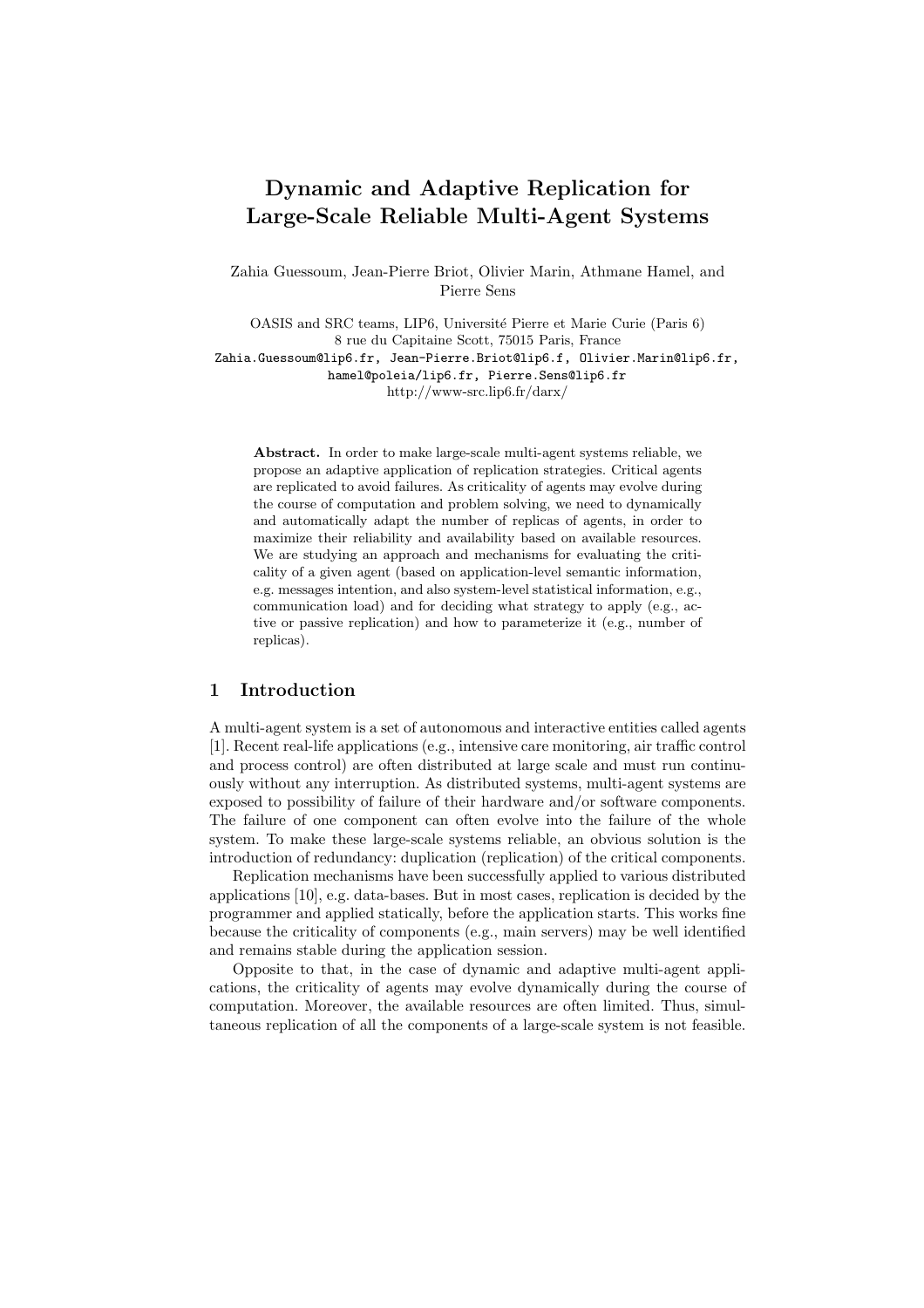Our idea is thus to automatically and dynamically apply replication mechanisms where (to which agents) and when it is most needed. In this paper, we will introduce our approach to this objective and the software architecture to help at building reliable multi-agent systems.

This paper is organized as follows: Section 2 presents fault tolerance concepts and replication principles. Section 3 introduces a new approach of dynamic and adaptive control of replication. Section 4 presents the DarX framework that we developed to replicate agents. This framework introduces novel features for dynamic control of replication. Section 5 describes our approach to compute agent criticality in order to guide replication. Section 6 describes the implementation of this solution and our preliminary experiments.

# 2 Requirements and Techniques for Fault-Tolerance

# 2.1 A First and Simple Example

We consider the example of a distributed multi-agent system that helps at scheduling meetings. Each user has a personal assistant agent which manages his calendar. This agent interacts with:

- the user to receive his meeting requests and the associated information (a title, a description, possible dates, participants, priority, etc.),
- the other agents of the system to schedule meetings.

If the assistant agent of one important participant (initiator or prime participant) in a meeting fails (e.g., his machine crashes), this may disorganize the whole process. As the application is very dynamic - new meeting negotiations start and complete dynamically and simultaneously - decision for replication should be done automatically and dynamically.

#### 2.2 Principles of Replication

Replication of data and/or computation is an effective way to achieve fault tolerance in distributed systems. A replicated software component is defined as a software component that possesses a representation on two or more hosts [9]. There are two main types of replication protocols:

- active replication, in which all replicas process concurrently all input messages,
- passive replication, in which only one of the replicas processes all input messages and periodically transmits its current state to the other replicas in order to maintain consistency.

Active replication strategies provide fast recovery but lead to a high overhead. If the degree of replication is  $n$ , the  $n$  replicas are activated simultaneously to produce one result.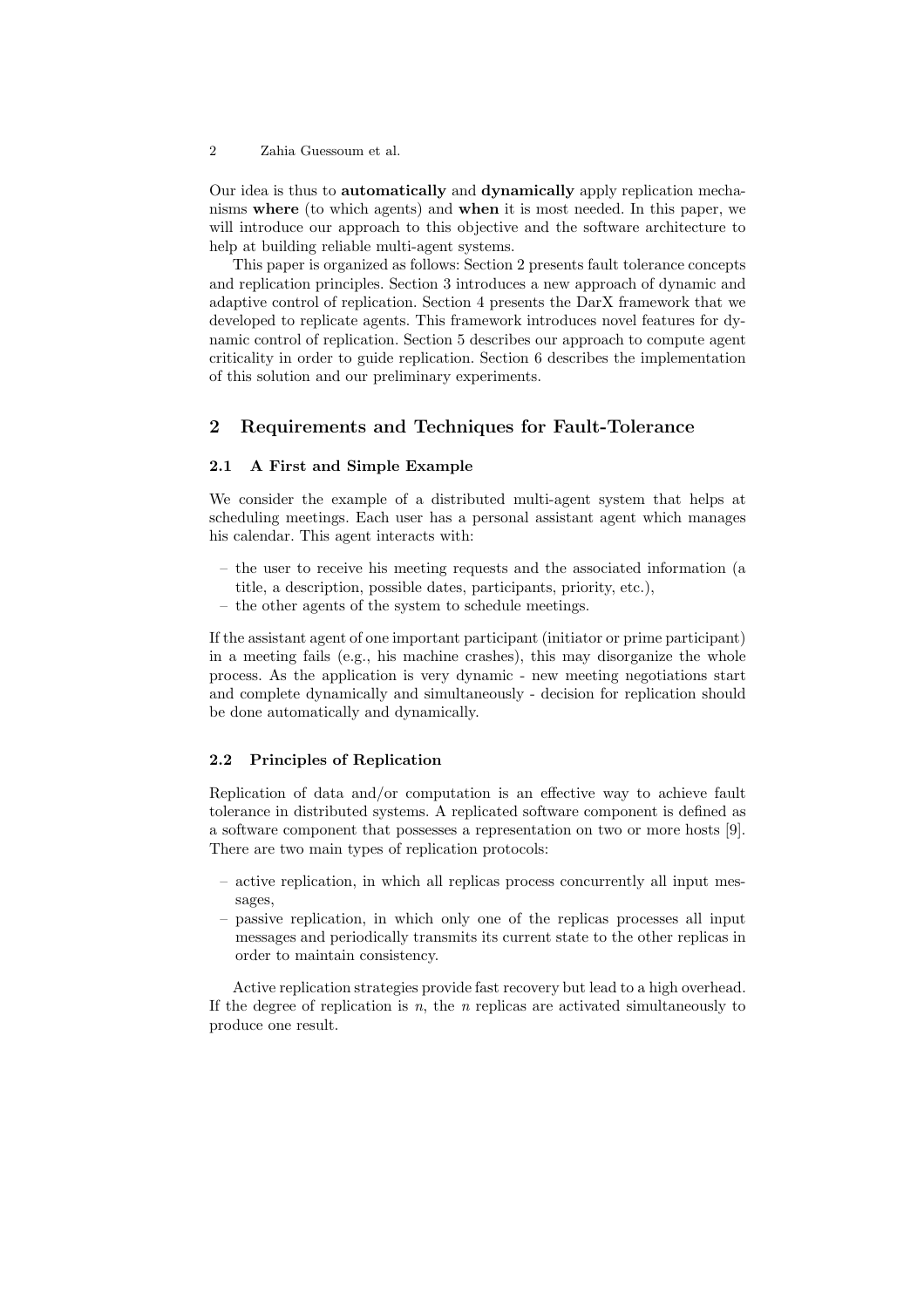Passive replication minimizes processor utilization by activating redundant replicas only in case of failures. That is: if the active replica is found to be faulty, a new replica is elected among the set of passive ones and the execution is restarted from the last saved state. This technique requires less CPU resources than the active approach but it needs a checkpoint management which remains expensive in processing time and space.

### 2.3 Limits of Current Replication Techniques

Many toolkits (e.g., [9] and [19]) include replication facilities to build reliable applications. However, most of them are not quite suitable for implementing large-scale, adaptive replication mechanisms. For example, although the strategy can be modified in the course of the computation, no indication is given as to which new strategy ought to be applied; moreover, such a change must have been devised by the application developer before runtime. Besides, as each group structure is left to be designed by the user, the task of conceiving a large-scale software appears tremendously complex.

Therefore we designed a specific and novel framework for replication, named DarX (see details in Section 4), which allows dynamic replication and dynamic adaptation of the replication policy (e.g., passive to active, changing the number of replicas). Moreover, DarX has been designed to easily integrate various agent architectures, and the mechanisms that ensure dependability are kept as transparent as possible to the application.

# 3 Towards Dynamic Replication and Adaptive Control

Several solutions have been proposed to replicate distributed systems. These solutions are often used by the designer to replicate the system components before run time. The number of replicas and the replication strategy are explicitly and statically defined by the designer before run time. However, these solutions are not suitable to multi-agent systems. The solution we propose is mainly characterized by dynamic replication and adaptive control.

### 3.1 Dynamic Replication

The two replication strategies (active and passive) can be used to replicate agents. Active replication provides a fast recovery delay. So, it is dedicated to applications with real-time constraints. Moreover, passive replication provides a low overhead under failure but it does not provide short recovery delays. So, the choice of the most suitable strategy relies on the environment context. Active replication must be chosen when the failure rate becomes too high or when the application has real-time constraints. Otherwise, passive replication is most suitable.

In most multi-agent applications, the environment context is very dynamic.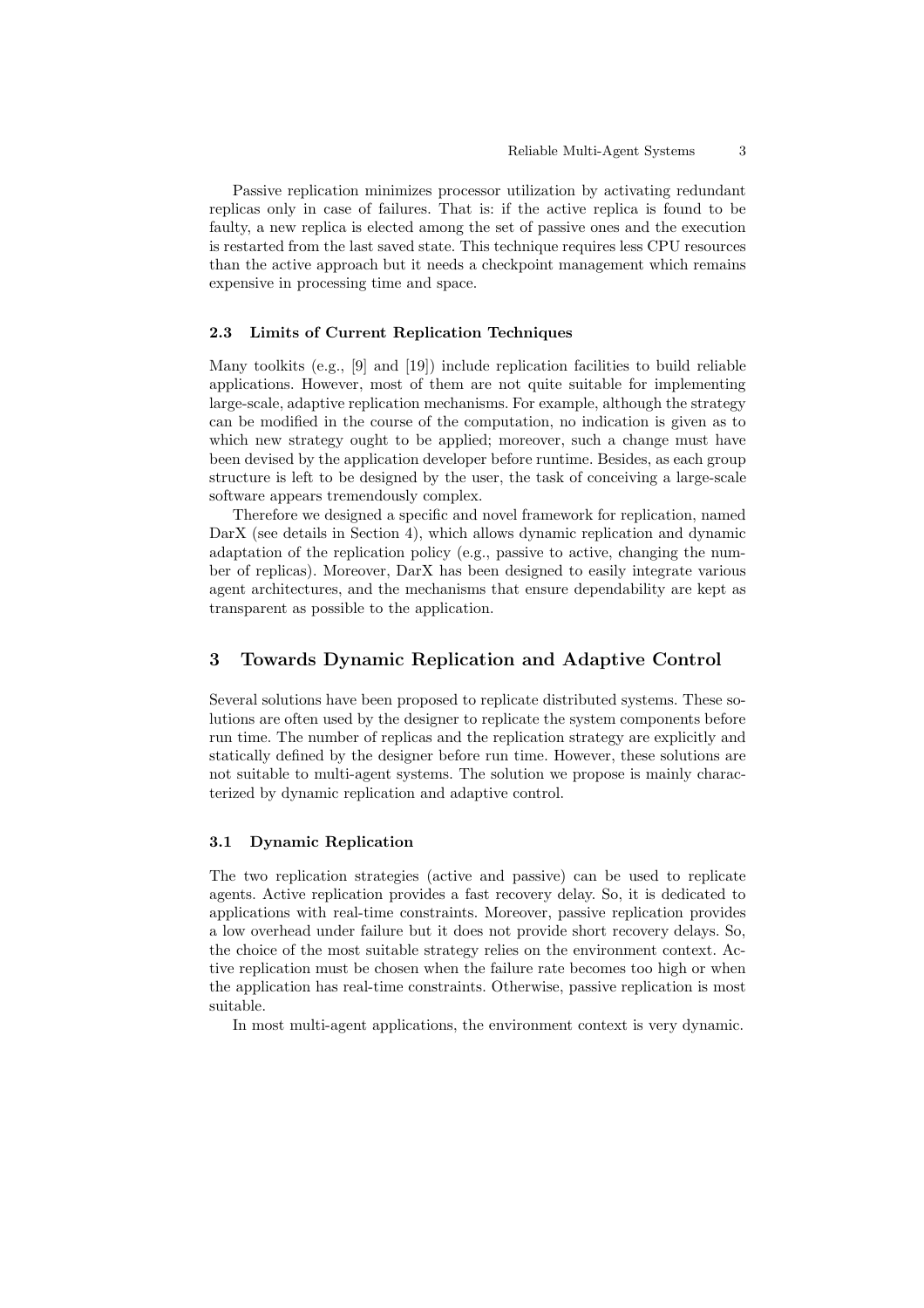So, the choice of the replication strategy of each component, which relies on a part of this environment, must be determined dynamically and adapted to the environment changes.

Moreover, a multi-agent system component which can be very critical at a moment can loose its criticality later. If we consider the replication cost which is very high, the number of replicas of these components must be therefore dynamically updated.

Thus, the solution we propose allows to dynamically adapt the number of replicas and the replication strategy. This solution is provided by the framework DarX (see Section 4).

#### 3.2 Adaptive Control

DarX provides the needed adaptive mechanisms to replicate agents and to modify the replication strategy. Meanwhile, we cannot always replicate all the agents of the system because the available resources are usually limited. In the given example (Section 2.1), we can consider more than 100 assistant agents and resources that do not allow to duplicate more than 60 agents. The problem therefore is to determine the most critical agents and then the needed number of replicas of these agents.

We distinguish two cases: 1) the agent's criticality is static and 2) the agent's criticality is dynamic. In the first case, multi-agent systems have often static organization structures, static behaviors of agents, and a small number of agents. Critical agents can be therefore identified by the designer and can be replicated by the programmer before run time.

In the second case, multi-agent systems may have dynamic organization structures, dynamic behaviors of agents, and a large number of agents. So, the agents criticality cannot be determined before run time. The agent criticality can be therefore based on these dynamic organizational structures. The problem is how to determine dynamically these structures to evaluate the agent criticality?

Thus, we propose a new approach for observing the domain agents and evaluating dynamically their criticality. This approach is based on two kinds of information: semantic-level information and system-level information (see Section 5).

# 4 DarX: A Framework for Dynamic Replication

DarX is a framework to design reliable distributed applications which include a set of distributed communicating entities (agents). Each agent can be replicated an unlimited number of times and with different replication strategies (passive and active). Note that we are working on the integration of other replication strategies in DarX, including quorum-based strategies [2]. However, this paper does not address the design of particular strategies, but describes the infrastructure that will enable to switch to the most suitable dependability protocol. The number of replicas may be adapted dynamically. Also, and this is a novel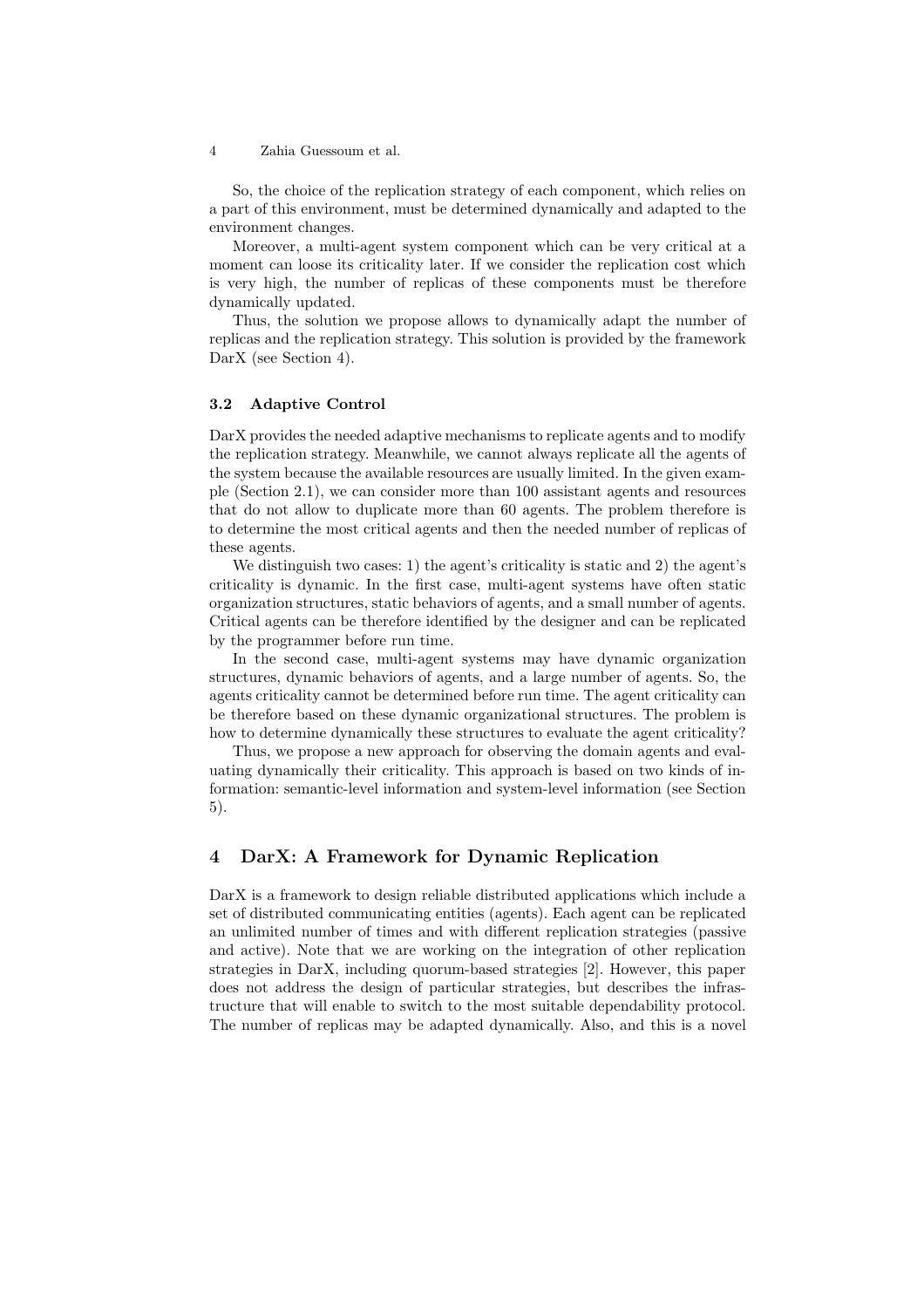feature, the replication strategy is reified such as one may dynamically change the replication strategy.

### 4.1 System model

We consider a distributed system consisting of a finite set of  $n$  processes (or agents)  $\Pi = \{p_1, p_2, \ldots, p_n\}$  that are spread throughout a network. These processes communicate only by sending and receiving messages.

Processes can fail by crashing only, and this crash is permanent. Our algorithm does not need synchronized clocks, but local clocks must not drift with respect to real time. They must measure time intervals accurately.

We consider the model of partial synchrony proposed by Chandra and Toueg in [3]. This model stipulates that, for every execution, there are bounds on process speeds and on message transmission times. However, these bounds are not known and they hold only after some unknown time.

### 4.2 DarX Architecture



Fig. 1. DarX application architecture

DarX includes group membership management to dynamically add or remove replicas. It also provides atomic and ordered multi-cast for the replication groups' internal communication. Messages between agents, that is communication external to the group are also logged by each replica, and sequences of messages can be re-emitted for recovery purposes. For portability and compatibility issues, DarX is implemented in Java.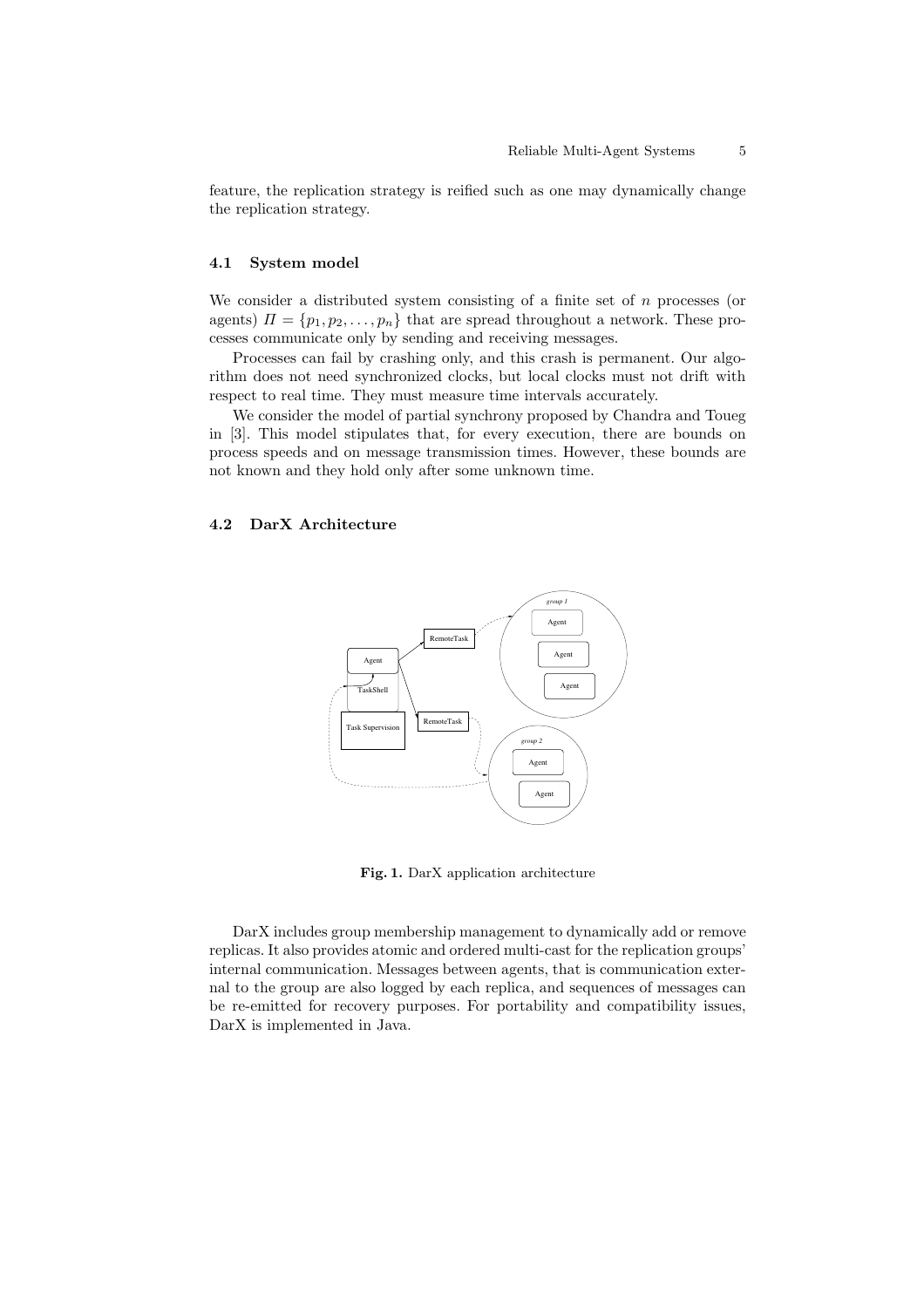#### 4.3 Agent Replication

A replication group is an opaque entity underlying every application agent. The number of replicas and the internal strategy of a specific agent are totally hidden to the other application agents. Each replication group has exactly one leader which communicates with the other agents. The leader also checks the liveness of each replica and is responsible for reliable broadcasting. In case of failure of a leader, a new one is automatically elected among the set of remaining replicas.

DarX provides global naming. Each agent has a global name which is independent of the current location of its replicas. The underlying system allows to handle the agent's execution and communication. Each agent is itself wrapped into a TaskShell (Figure 1), which acts as a replication group manager and is responsible for delivering received messages to all the members of the replication group, thus preserving the transparency for the supported application. Input messages are intercepted by the TaskShell, enabling message caching. Hence all messages get to be processed in the same order within a replication group.

An agent can communicate with a remote agent, unregarding whether it is a single agent or a replication group, by using a local proxy implemented by the RemoteTask interface. Each RemoteTask references a distinct remote entity considered as its replication group leader. The reliability features are thus brought to agents by an instance of a DarX server (DarxServer) running on every location. Each DarxServer implements the required replication services, backed up by a common global naming/location service.

#### 4.4 Failure of the DarX Server

Assuming that a DARX server will never fail contradicts the very existence of DARX. Indeed, software fault tolerance becomes useless in a zero-failure context. Besides, in our solution the fault tolerance protocols are agent-dependent, and not place-dependent, i.e. the mechanisms built for providing the continuity of the computation are integrated in the replication groups, and not in the servers. For every agent there corresponds a replication group: a set of software entities - replicas - which contains 0 to N followers/backups kept consistent with respect to a single leader. The consistency protocol as well as the replication group information are handled by the TaskShell which wraps every replica. A machine crash - server failure - is handled in three steps within every replication group:

- detection of an eventual failure within the group,
- evaluation of the context: new criticality, leader failure, ...
- recovery: If the missing replica was the group leader, a new one is elected. In the other case, it depends on the evaluation; a new follower/backup may or may not be instantiated.

Obviously, if a leader without any follower/backup fails, then it will not be recovered. This derives from the original assumptions we made: the criticality of an agent evolves during the computation, and there are phases when an agent need not be fault-tolerant.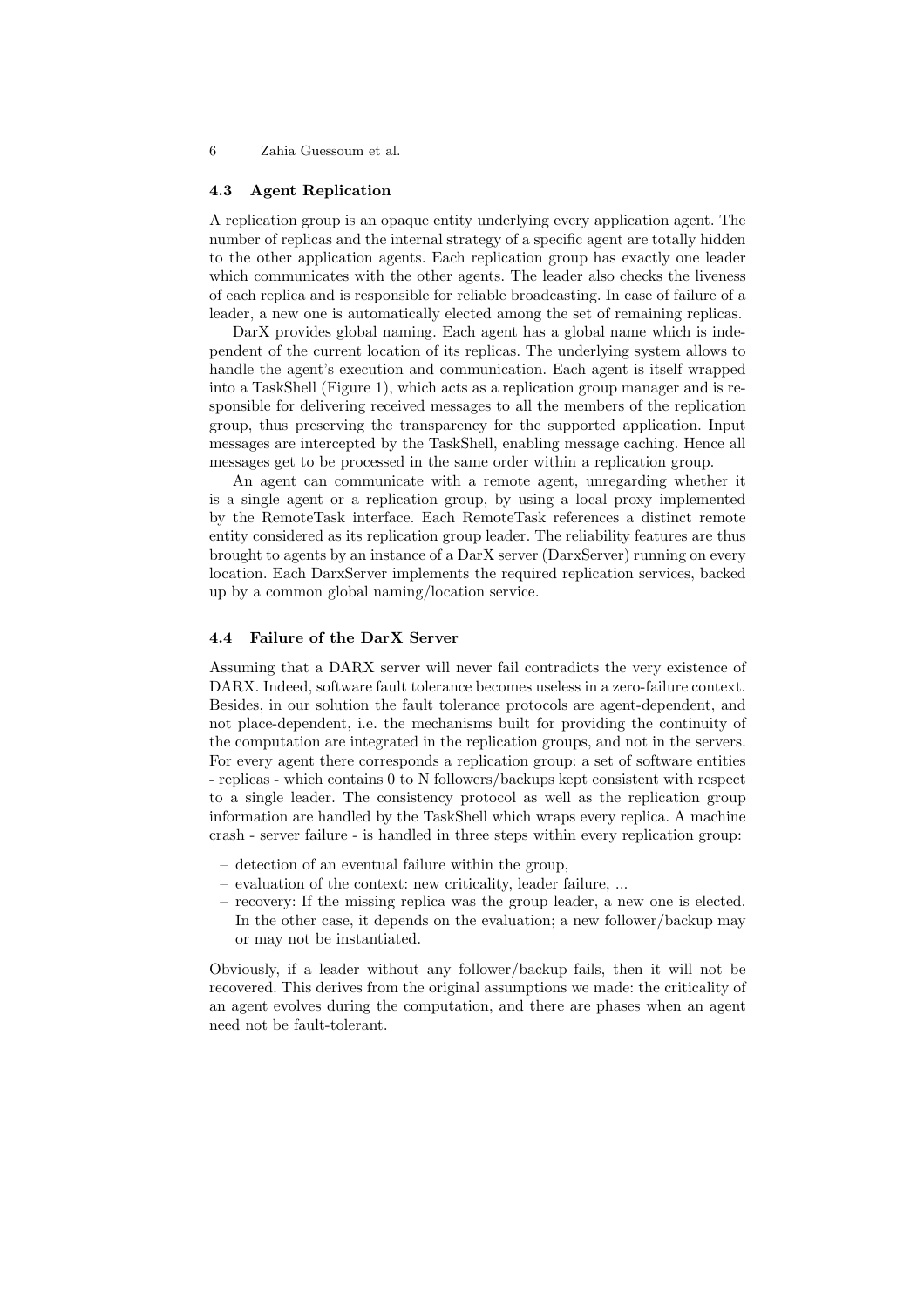#### 4.5 Measurements

Our first measurements of DarX are very promising. We evaluated several costs and made comparisons with other systems (see [14]).

In this paper, we just show the cost of sending a message to a replication group using the active replication strategy. Figure 2 presents three configurations with different replication degrees. In the RD-1 configuration, the task is local and not replicated. In the RD-2 (resp. RD-3) configuration, there is one (resp. two) replica(s); the leader being on the sending host and the other replica(s) residing on one (or two) distinct remote host(s).

Measures were obtained using JDK1.1.6 on a set of UltraSparc II 333 MHz linked by a fast Ethernet (100Mb/s).



Fig. 2. Communication cost as a function of the replication degree

# 5 Adaptive Control of Replication

We will now detail our approach for dynamically evaluating criticality of each agent in order to perform dynamic replication where and when best needed.

#### 5.1 Hypothesis and principles

We want some automatic mechanism for generality reasons. But in order to be efficient, we also need some prior input from the designer of the application. This designer can choose among several approaches of replication: static and dynamic.

In the proposed dynamic approach, the agent criticality relies on two kinds of information:

– System-level information. It will be based on standard measurements (communication load, processing time...). We are currently evaluating their significance to measure the activity of an agent.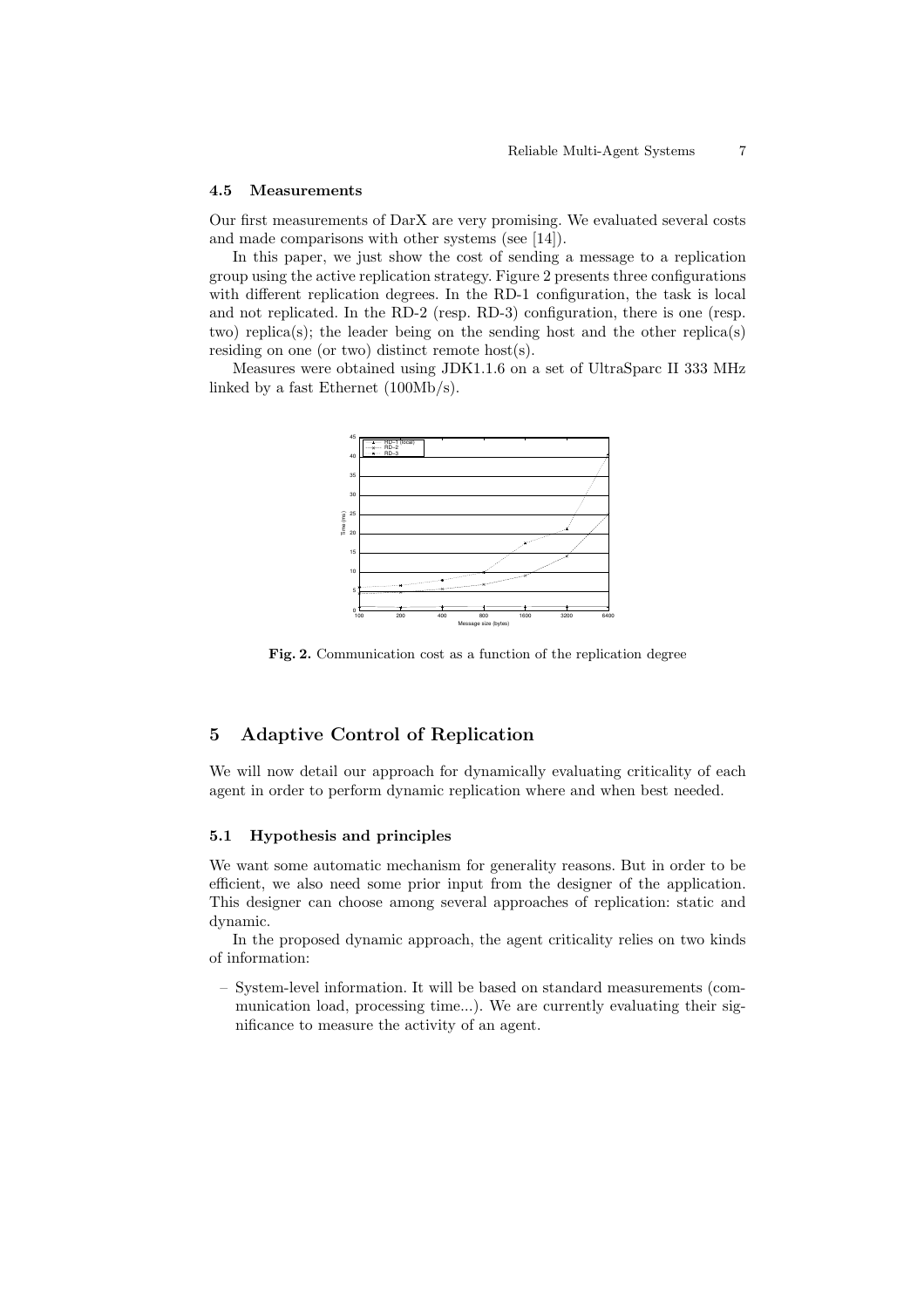– Semantic-level information.

Several aspects may be considered (importance of agents, independence of agents, importance of messages...). We decided to use the concept of role [16][13], because it captures the importance of an agent in an organization, and his dependencies to other agents.

Note that our approach is generic and that it is not related to a specific interaction language or application domain. Also agents can be either reactive or cognitive. We just suppose that they communicate with some agent communication language such as ACL [8] and KQML [7].

#### 5.2 Example

The application designer will manually evaluate criticality of the roles, corresponding to their "importance" in the organization and in the computation.

In the example introduced in section 2.1, we are considering two roles: Initiator and Participant [7]. Their respective weights will be set by the application designer to respectively 0.7 and 0.4 (see Table 1).

Table 1. Examples of roles and their weights

| Roles                        | Weights |
|------------------------------|---------|
| Initiator                    | (0.7)   |
| Participant <sup>[0.4]</sup> |         |

#### 5.3 Architecture

In order to track the dynamical adoption of roles by agents, we propose a role recognition method. Our approach is based on the observation of the agent execution and their interactions to recognize the roles of each agent and to evaluate his processing activity. This is used to dynamically compute the criticality of an agent.

The basic architecture controlling the replication of agents is shown in Figure 4.

In order to collect the data, we associate an observation module to each DarxServer on each machine (see Section 4.2). This module will collect events and dara (provided by DarxServer). A monitoring agent (called Mi and Mj in Figure 3) is then associated to each agent (the leader of replica group). This monitoring agent realizes the role analysis and activity analysis of the associated agent by considering his sent and received interaction events, and his system data. He then uses the obtained roles and degree of activity to compute the agent criticality.

The next sections describe the role analysis and activity analysis methods that we propose.

<sup>8</sup> Zahia Guessoum et al.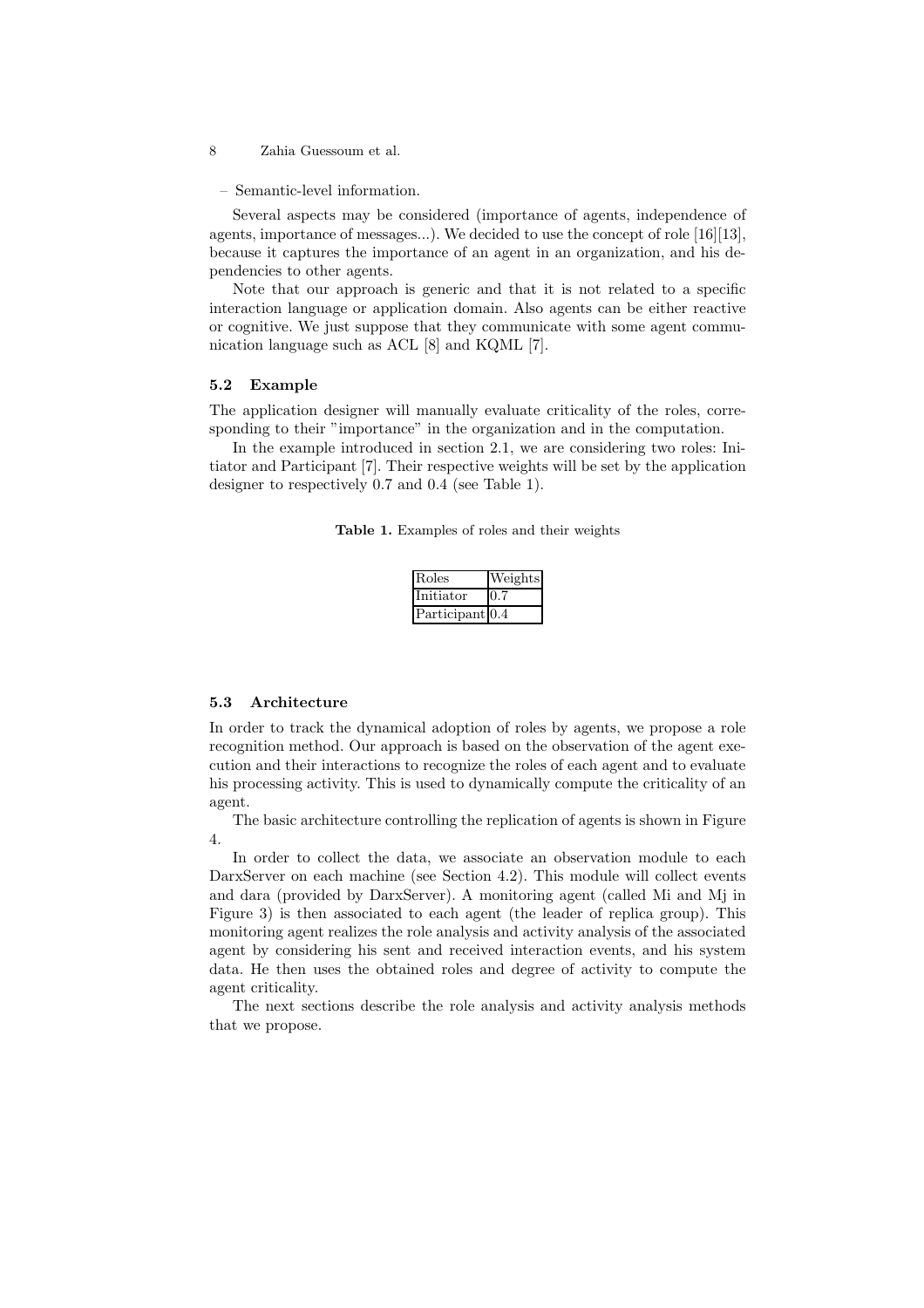

Fig. 3. General architecture for replication control



Fig. 4. General architecture for replication control

#### 5.4 Role Analysis

We consider two cases. In the first case, each agent displays explicitly his roles or interaction protocols. The roles of each agent are thus easily deduced from his interaction events. In the second case, agents do not display their roles nor their interaction protocols. The agent roles are deduced from the interaction events by the role analysis module.

In this analysis, attention is focused on the precise ordering of interaction events (exchanged messages). The role module captures and represents the set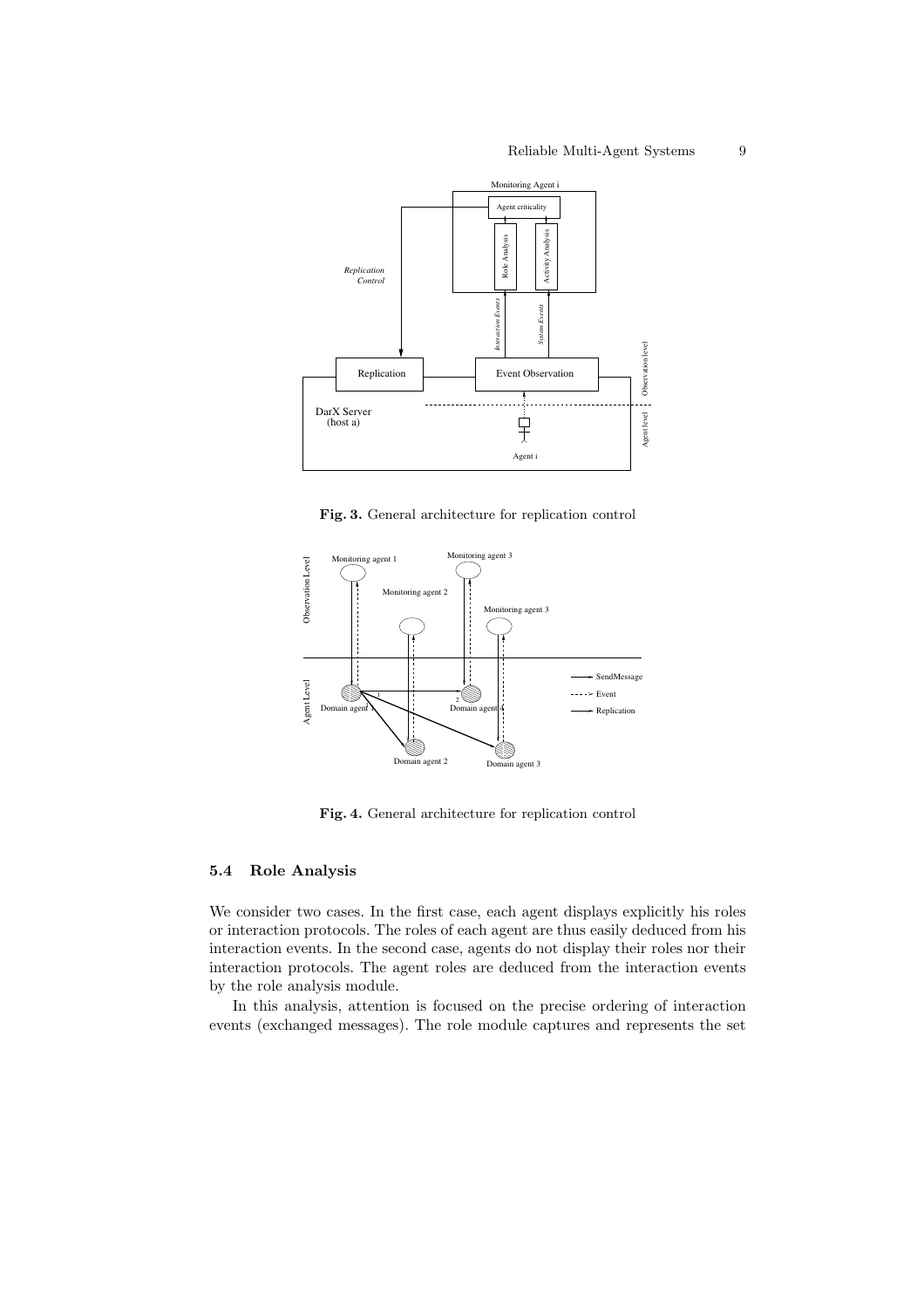of interaction events resulting from the domain agent interactions (sent and received messages).

We associate to each agent an entity that analyses the associated interaction events. This analysis determines the roles of the agent. Figure 5 illustrates the various steps of this analysis.



Fig. 5. Roles recognition

To represent the agent interactions, several methods have been proposed such as state machines and Petri nets [5]. For our application, state machines provide a well suitable representation. Each role interaction model is represented by an augmented transition network (ATN) [20]. A transition represents an interaction event (sending or receiving a message).

A library of roles definition is used to recognize the active roles. To facilitate the initialization of this library, we have introduced a role description language. Each role is represented by a set of interaction events. This language is based on a set of operators (similar to those proposed in [13], see Table 2), interaction events and variables.

Interaction events represent the exchanged messages. We distinguish two kinds of interaction events: ReceiveMessage and SendMessage. The attributes of the SendMessage and ReceiveMessage interaction events are similar to the attributes of ACL messages:

- SendMessage(Communicative act, sender, receiver, content, reply-with, ...).
- ReceiveMessage(Communicative act, sender, receiver, content, reply-with, ...).

In order to be able to filter various messages, we introduce the "wild card" character ?. For example, in the interaction event ReceiveMessage ("CFP", "X",  $''Y''$ , ?), the content is unconstrained. So, this interaction event can match any other interaction event with the communication act CFP, the sender "X", the receiver "Y" and any content.

In the example of scheduling meetings, the assistant agents use the contract net protocol [8] (see Figure 6) to schedule a meeting. The interaction model of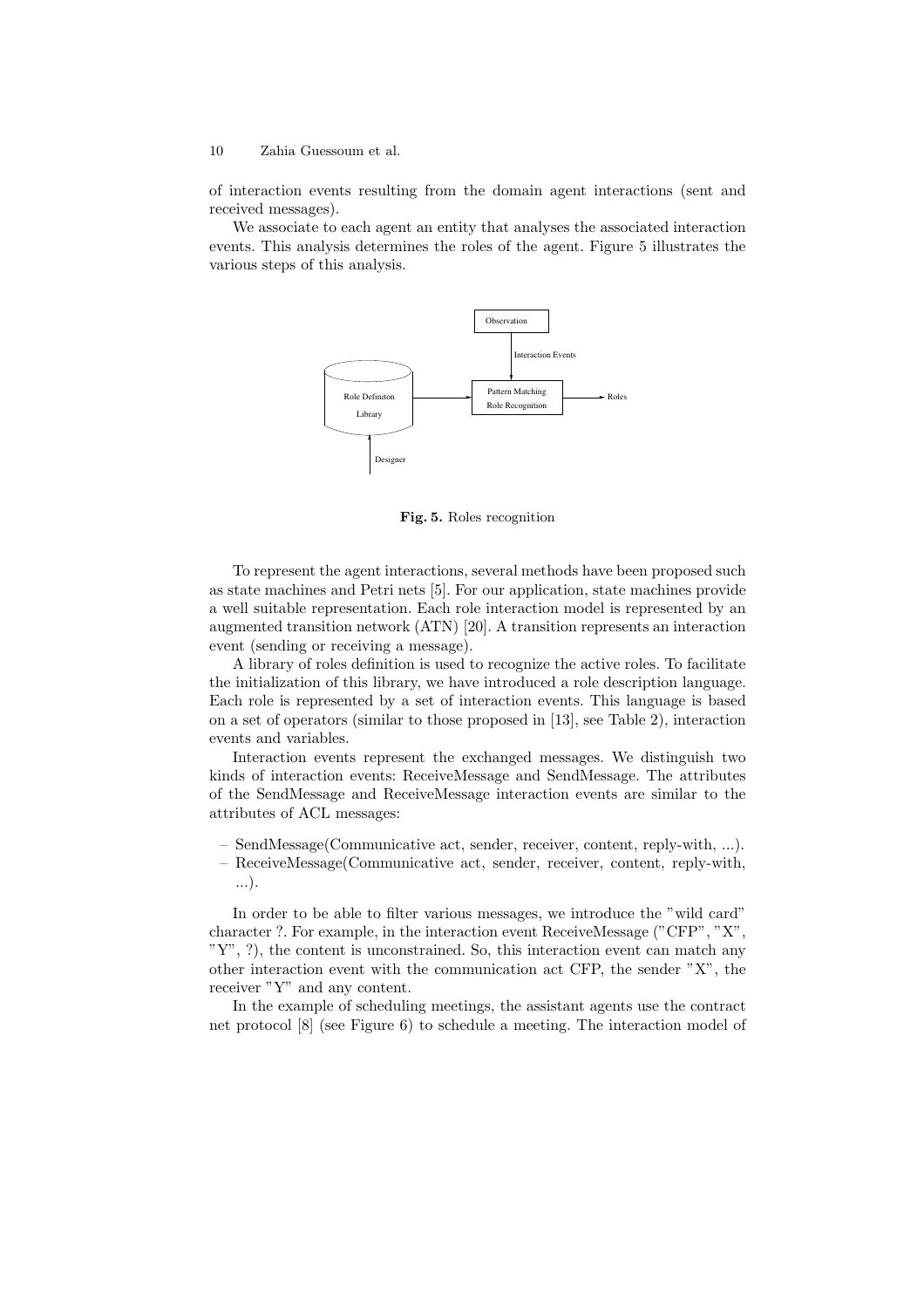|  | Table 2. Operators |
|--|--------------------|
|--|--------------------|

|     | Operators Interpretation        |
|-----|---------------------------------|
| A.B | Separate two consecutive events |
| A∣B | Or                              |
| ΙB  | Parallel events                 |
|     | O time or more                  |
|     | 1 time or more                  |
|     | n time or more                  |
|     | Facultative                     |



Fig. 6. Contract net protocol

the initiator role is deduced from the contract net protocol. It is described in Figure 3.

This description represents the different steps (sent and received messages) of the Initiator. It can be interpreted as follows [8].

- A call for proposals message is sent to the participants from the initiator following the FIPA Contract Net protocol.
- The participants reply to the initiator with the proposed meeting times. The form of this message is either a proposal or a refusal.
- The initiator sends accept or reject messages to participants.
- The participants which agree to the proposed meeting inform the initiator that they have completed the request to schedule a meeting (inform).

Figure 7 and Figure 8 show examples of ATN that represent the interaction models of the roles Initiator and Participant described below.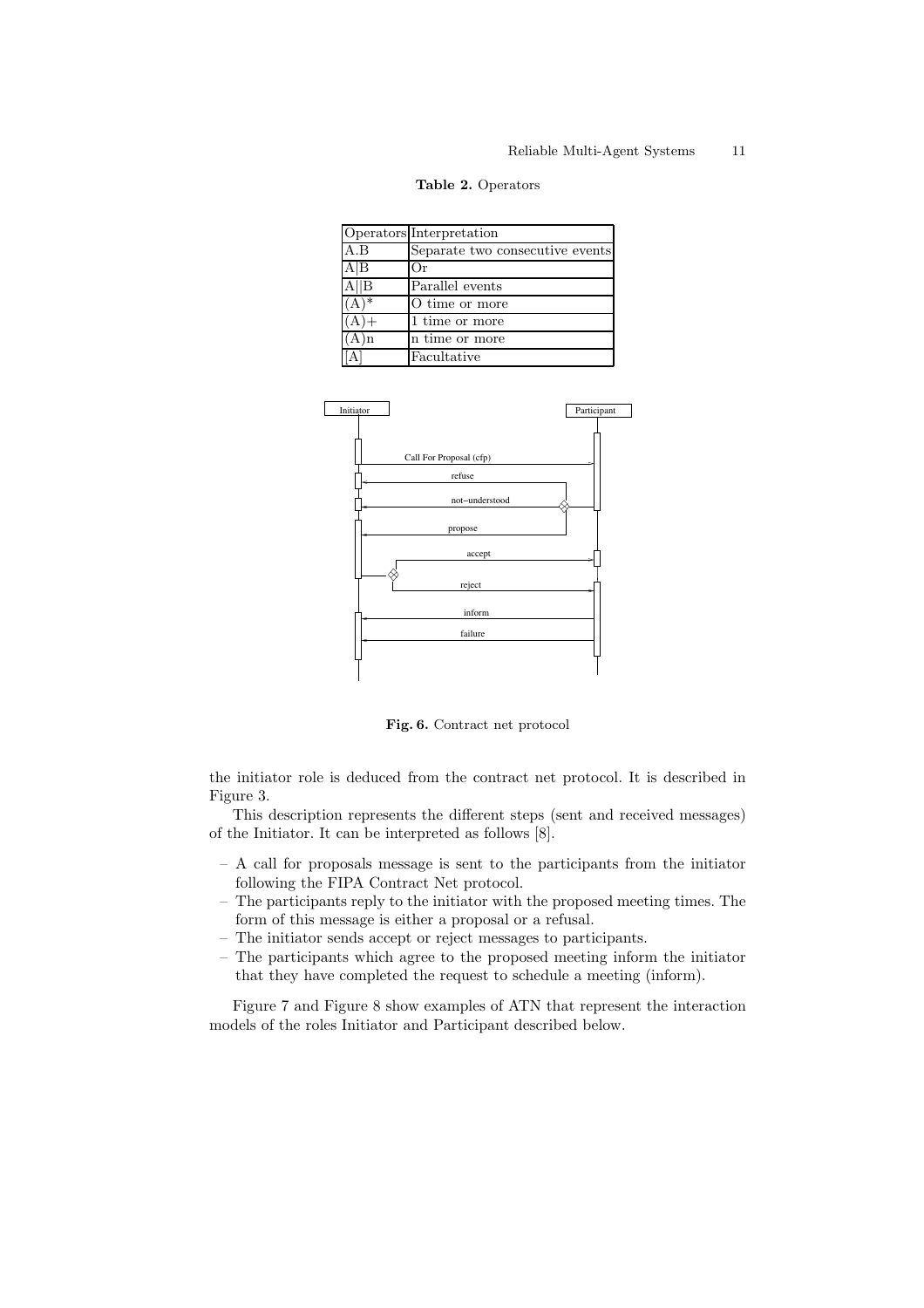

Fig. 7. Machine State for the Initiator



Fig. 8. Machine State for the Participant

Note that in many cases, roles can be deduced before the end of the associated sequence of interaction events (final state of the associated ATN). In the scheduling meetings example, the role Initiator may be recognized as soon as the "CFP" message is received, as it is unique to this role.

#### 5.5 Activity Analysis

In multi-agent systems, the internal activity of agents cannot be observed, because it is private. The observation is restricted to events. To evaluate the degree of the agent activity, we use system data that are collected at the system level. We are considering two kinds of mesures: CPU time and communication load.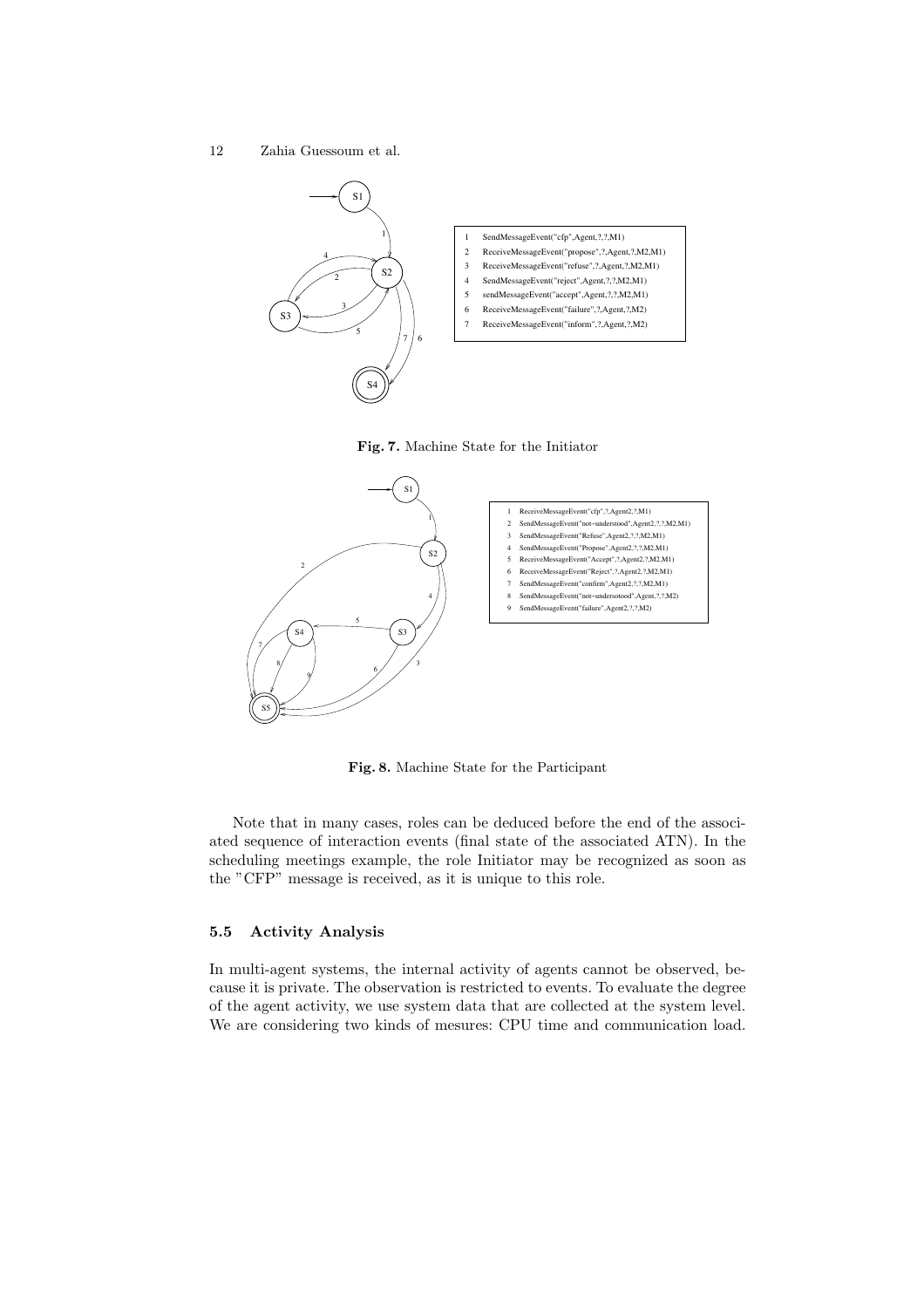We are currently evaluating the significance of these measures as indicators of agent activity, to be useful to calculate agent criticality.

For an agent  $Agent_i$  and a given time interval  $\Delta t$ , these mesures provide:

– The used time of CPU  $(cp_i)$ ,

– The communication load  $(cl_i)$ .

 $cp<sub>i</sub>$  and  $cl<sub>i</sub>$  may be then used to measure the agent degree of activity  $aw<sub>i</sub>$  as follows:

$$
aw_i = (d_1 * cp_i/\Delta t + d_2 * cl_i/CL)/(d_1 + d_2)
$$
\n(1)

where:

– CL is the global communication load,

–  $d_1$  and  $d_2$  are weights introduced by the user.

### 5.6 Agent Criticality

The analysis of events and mesures (system data and interaction events) provides two kinds of information: the roles and the degree of activity of each agent. This information is then processed by the agent's criticality module. The latter relies on a table T (an example is given in table 1) that defines the weights of roles. This table is initialized by the application designer.

The criticality of the agent  $Agent_i$  which fulfills the roles  $r_{i1}$  to  $r_{im}$  is computed as follows:

$$
w_i = (a_1 * aggregation(T[r_{ij}]]_{j=1,m}) + a_2 * aw_i)/(a_1 + a_2)
$$
 (2)

Where  $a_1$  and  $a_2$  are the weights given to the two kinds of parameters (roles and degree of activity). They are introduced by the designer.

For each Agent  $A_i$ , his criticality  $w_i$  is used to compute the number of his replicas.

#### 5.7 Replication

An agent is replicated according to:

- $w_i$ : his criticality,
- W: the sum of the domain agents' criticality,
- rm: the minimum number of replicas which is introduced by the designer,
- Rm: the available resources which define the maximum number of possible simultaneous replicas.

The number of replicas  $nb_i$  of  $Agent_i$  can be determined as follows:

$$
nb_i = rounded(rm + w_i * Rm/W)
$$
\n(3)

The numbers of replicas are then used by DarX to update the number of replicas of each agent.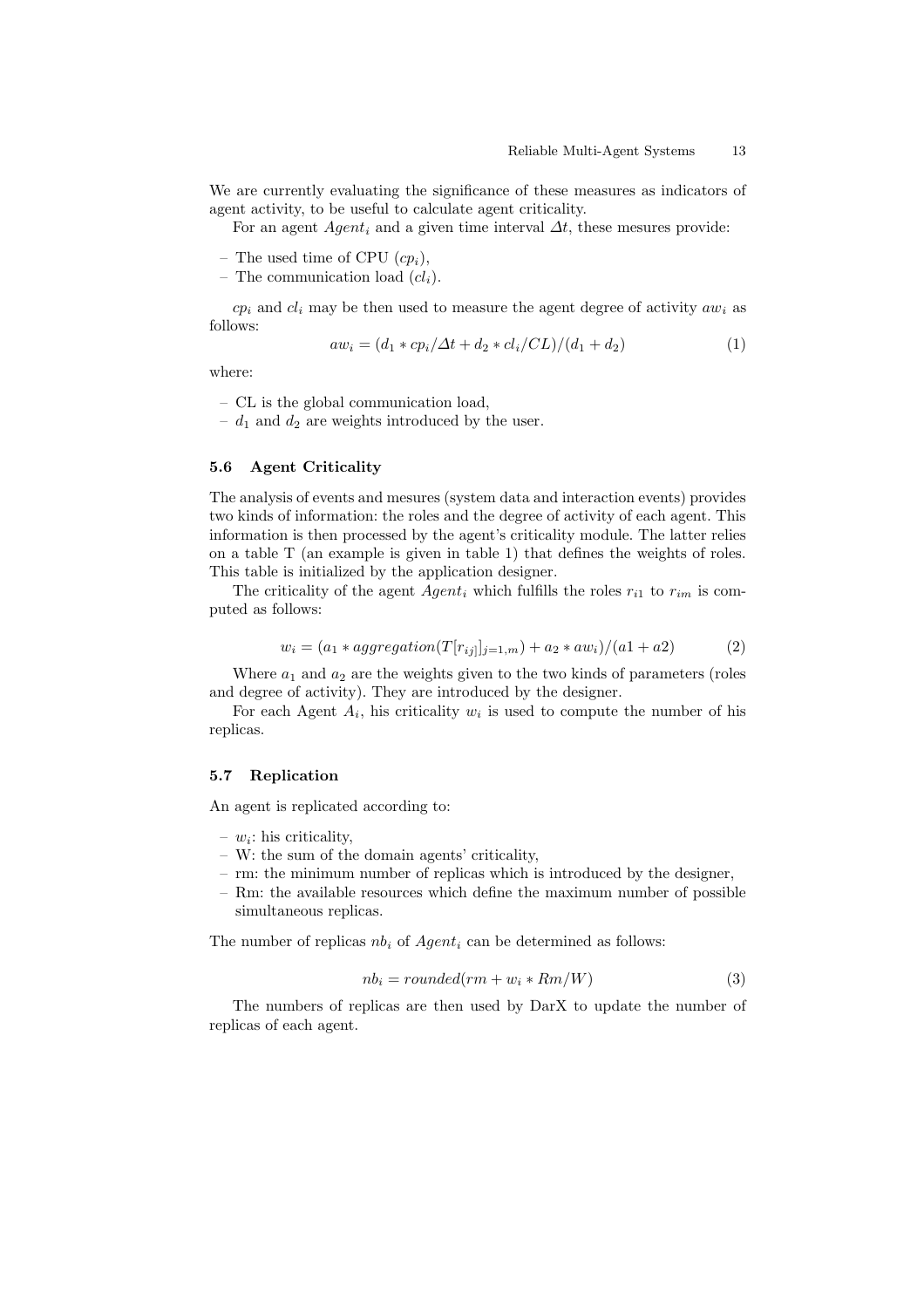### 6 Experiments

We made some preliminary experiments using the scenario of agents scheduling their meetings, as introduced in Section 2.1.

Agents take randomly roles of Initiator, choose Participants for scheduling meetings or remain inactive (without any role). Several meetings are scheduled simultaneously. The number of critical agents (which can be either Initiator or Participant) is 60% of the number of agents.

In order to simulate the presence of faults, we implemented a failure simulator randomly stopping the thread of an agent (chosen randomly).

Measures were obtained using a set of Pentium IV/2GHz PCs running linux with JDK1.2 and linked by a fast Ethernet (10Mb/s). We considered 100 agents which are distributed on 10 machines. We run each experiment 10 mn and we introduce 100 faults. We repeated several times the experiments with a variable number of extra resources (number of replicas that can be used).

We consider here the following variables:

$$
ReplicationRate = \frac{NumberOf ExtraReplicats}{NumberOf Agents}
$$
\n(4)

and the rate of simulations which succeeded (i.e., which did not fail):

$$
SuccessRate = \frac{NumberOfSuccessfulSimulations}{NumberOfSimulations}
$$
\n(5)

Figure 9 shows the success rate as a function of the replication rate.



Fig. 9. Rate of succeeded simulations for each rate replication

From these experiments, we found that the number of extra resources should be at least equal to the number of critical agents.

Although preliminary, we believe these results are encouraging. Note that the results are similar for the two replication strategies.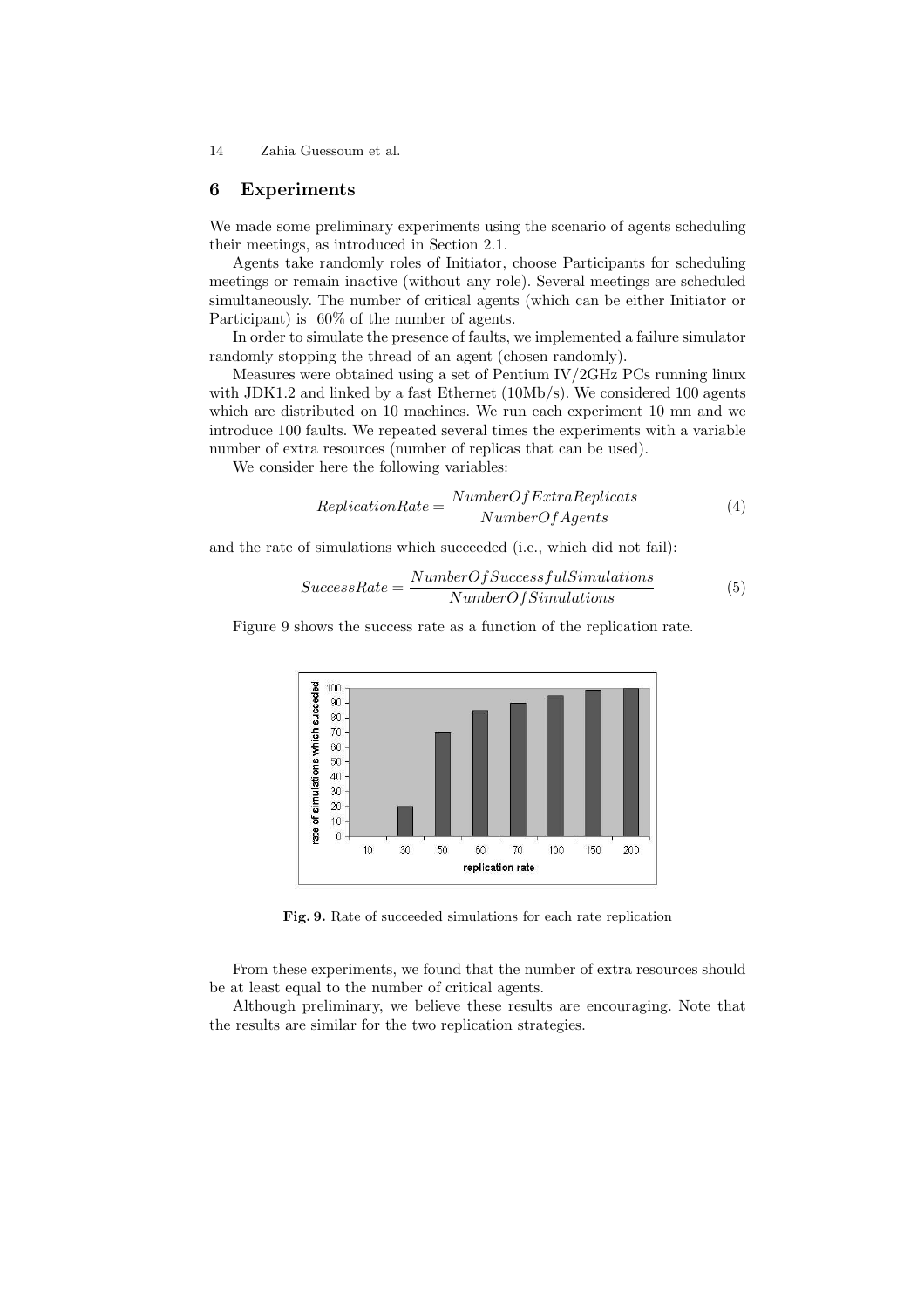# 7 Related Work

Several approaches address the multi-faced problem of fault tolerance in multiagent systems. These approaches can be classified in two main categories. A first category focuses especially on the reliability of an agent within a multiagent system. This approach handles the serious problems of communication, interaction and coordination of agents with the other agents of the system. The second category addresses the difficulties of making reliable mobile agents which are more exposed to security problems [17]. This second category is beyond the scope of this paper.

Within the family of reactive multi-agent systems, some systems offer high redundancy. A good example is a system based on the metaphor of ant nests. Unfortunately:

- we cannot design any application in term of such reactive multi-agent systems. Basically we do not have yet a good methodology. Moreover, these systems are more suitable for simulations.
- we cannot apply such simple redundancy scheme onto more cognitive multiagent systems as this would cause inconsistencies between copies of a single agent. We need to control its redundancy.

Some work [4] offers dynamic cloning of specific agents in multi-agent systems. But their motivation is different, the objective is to improve the availability of an agent if it is too congested. The agents considered seem to have only functional tasks (with no changing state) and fault-tolerance aspects are not considered.

S. Hagg introduces sentinels to protect the agents from some undesirable states [12]. Sentinels represent the control structure of their multi-agent system. They need to build models of each agent and monitor communications in order to react to faults. Each sentinel is associated by the designer to one functionality of the multi-agent system. This sentinel handles the different agents which interact to achieve the functionality. The analysis of his believes on the other agents enables the sentinel to detect a fault when it occurs. Adding sentinels to multi-agent systems seems to be a good approach, however the sentinels themselves represent failure points for the multi-agent system. Moreover, the problem solving agents themselves participate in the fault-tolerance process.

A. Fedoruk and R. Deters [6] propose to use proxies to make transparent the use of agent replication, i.e. enabling the replicas of an agent to act as a same entity regarding the other agents. The proxy manages the state of the replicas. All the external and internal communications of the group are redirected to the proxy. However this increases the workload of the proxy which is a quasi central entity. To make it reliable, they propose to build a hierarchy of proxies for each group of replicas. They point out the specific problems of read/write consistency, resource locking also discussed in [18]. This approach lacks flexibility and reusability in particular concerning the replication control. The experiments have been done with FIPA-OS which does not provide any replication mechanism. The replication is therefore realized by the designer before run time.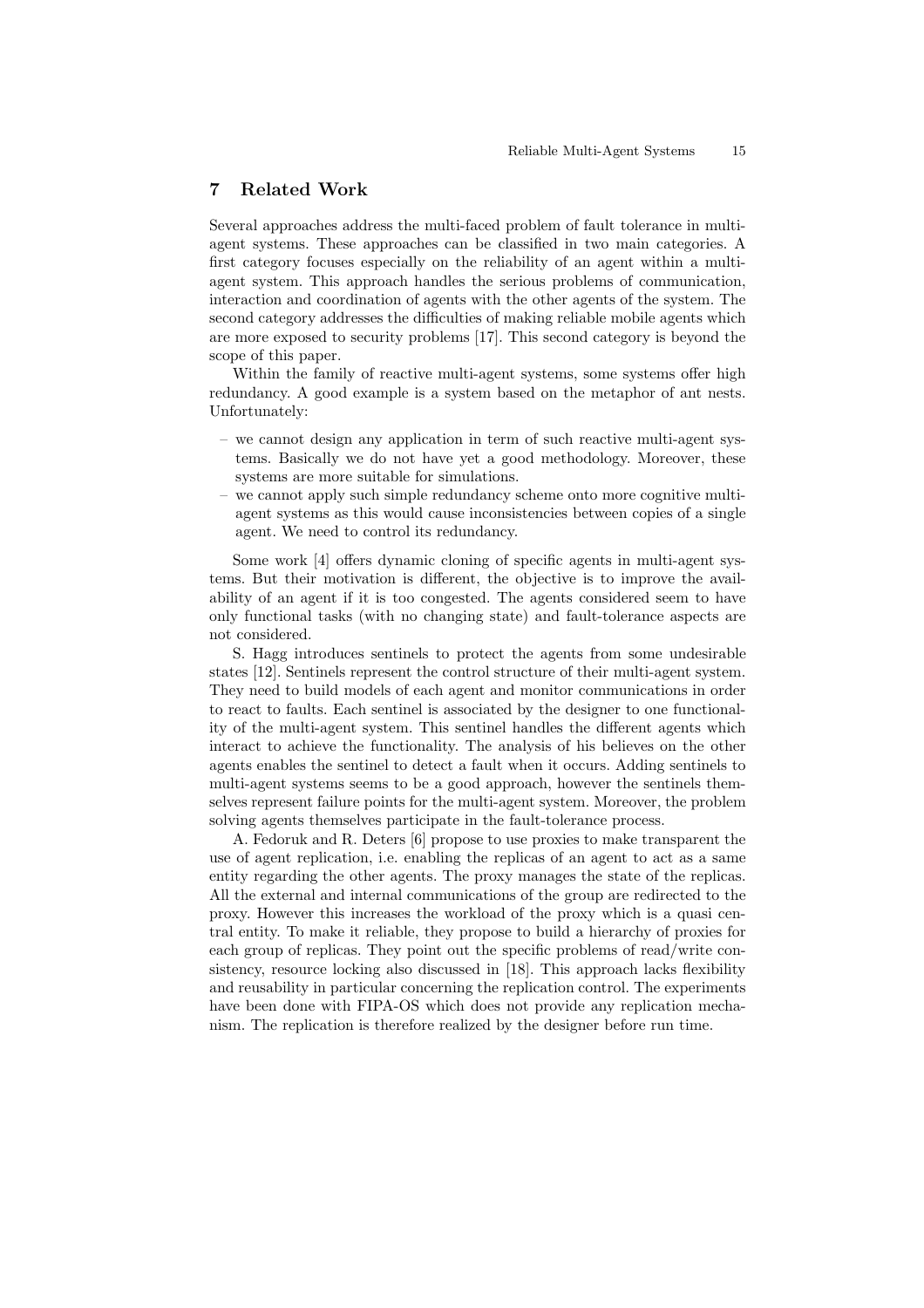In distributed computing, many toolkits include replication facilities to build reliable application. However, many of products are not enough flexible to implement an adaptive replication. MetaXa [15] implements in Java active and passive replication in a flexible way. Authors extended Java with a reactive metalevel architecture. Like in DarX, the replication is transparent. However, MetaXa relies on a modified Java interpreter. GARF [9] realizes fault-tolerant Smalltalk machines using active replication. Similar to MetaXa, GARF uses a reflexive architecture and provides different replication strategies. But, it does not provide adaptive mechanism to apply these strategies.

Pre-defined library of replication mechanisms enable more flexibility to be obtained. The users or the system themselves can tailor their own fault tolerance mechanisms to suit their needs by using these replication mechanisms and updating the strategy to the evolution of their environment. Indeed, the system must have the ability to observe the agents to determine their criticality and to replicate them according to this criticality (see Section 5).

### 8 Conclusion

Large-scale multi-agent systems are often distributed and must run without any interruption. To make these systems reliable, we proposed a new approach to evaluate dynamically the criticality of agents. This approach is based on the concepts of roles and degree of activity. The agent criticality is then used to replicate agents in order to maximize their reliability and availability based on available resources.

To validate the proposed approach, we realized a fault-tolerant framework (DarX) and we used a multi-agent framework (DIMA [11]) to implement multiagent systems. The integration of DarX with the multi-agent platform DIMA provides a generic fault-tolerant multi-agent platform. In order to validate this fault-tolerant multi-agent platform, two small applications have been developed (meetings scheduling and crisis management system). They are intended at evaluating our model and architecture viability. The obtained results are interesting and promising. However, more experiments with real-life applications are needed to validate the proposed approach.

### References

- 1. N. A. Avouris and L. Gasser. Distributed Artificial Intelligence: Theory and Praxis, chapter Object-Oriented Concurrent Programming and Distributed Artificial Intelligence, pages 81–108. Kluwer Academic Publisher, 1992.
- 2. F. Belkouch, M. Bui, and L. Chen. Self-stabilizing quorum systems for reliable document access in fully distributed information systems. Studies in Informatics and Control, 7(4):311–326, 1998.
- 3. T.D. Chandra and S. Toueg. Unreliable failure detector for asynchronous distributed systems. In 10 th Annual ACM Symposium on Principles of Distributed Computing, pages 325–340, 1992.